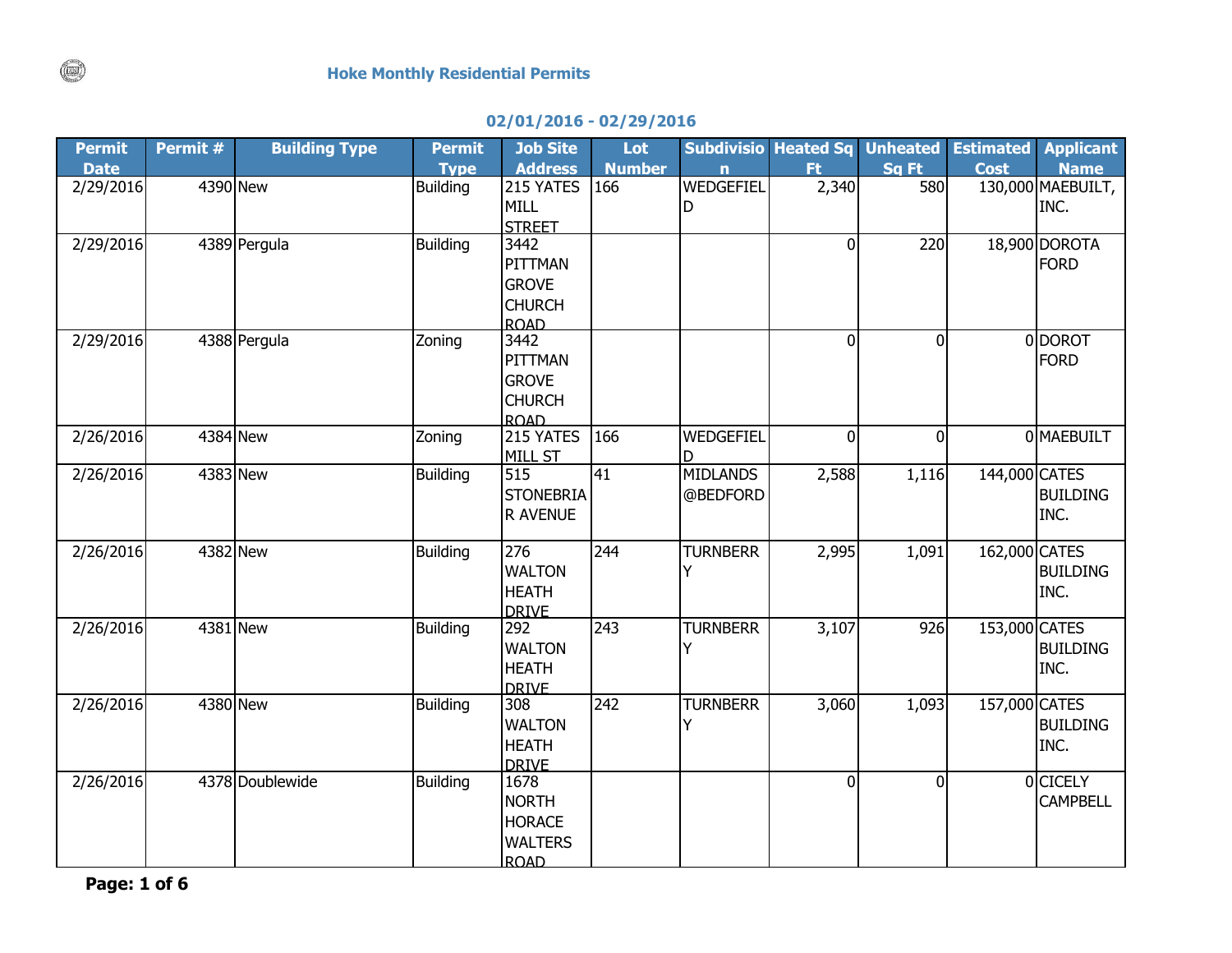| 2/26/2016 | 4377 Doublewide | Zoning          | 1678 N<br><b>HORACE</b><br><b>WALTERS</b><br><b>ROAD</b> |                 |                                        | $\overline{0}$ | $\Omega$       |               | 0 CLAYTON<br><b>HOMES</b>                                           |
|-----------|-----------------|-----------------|----------------------------------------------------------|-----------------|----------------------------------------|----------------|----------------|---------------|---------------------------------------------------------------------|
| 2/25/2016 | 4375 New        | <b>Building</b> | 201<br><b>TRENTON</b><br><b>COURT</b>                    | 7               | <b>PINETOPS</b>                        | 1,673          | 513            |               | 100,000 MAEBUILT<br>INC.                                            |
| 2/25/2016 | 4369 New        | Zoning          | <b>MYRA</b><br><b>ROAD</b>                               |                 |                                        | $\overline{0}$ | $\Omega$       |               | $0$ <sub>RG</sub><br><b>WILIAMS</b><br><b>CONS</b>                  |
| 2/25/2016 | 4365 New        | <b>Building</b> | 1592 NEILL 11B<br><b>SINCLAIR</b><br><b>ROAD</b>         |                 | <b>HOKE</b><br><b>ESTATES</b>          | 1,326          | 608            |               | 75,000 RED DOOR<br>HOMES OF<br><b>FAYETTEVI</b><br><b>ILE</b>       |
| 2/25/2016 | <b>4364 New</b> | <b>Building</b> | 1620 NEILL 11A<br><b>SINCLAIR</b><br><b>ROAD</b>         |                 | <b>HOKE</b><br><b>ESTATES</b>          | 2,142          | 626            |               | 100,000 RED DOOR<br>HOMES OF<br><b>FAYETTEVI</b><br><b>ILE. LLC</b> |
| 2/24/2016 | 4362 New        | <b>Building</b> |                                                          | $\overline{75}$ | <b>TURNBERR</b><br>Υ                   | 3,354          | 879            | 230,000 FLOYD | <b>PROPERTIE</b><br>S AND<br><b>DEVELOPM</b><br><b>FNT</b>          |
| 2/24/2016 | $4361$ New      | Zoning          |                                                          | $\overline{75}$ | <b>TURNBERR</b><br>Y                   | $\overline{0}$ | $\Omega$       |               | 0 FLOYD<br><b>PROPERTIE</b>                                         |
| 2/22/2016 | 4351 New        | Zoning          | 237 FISHER 42<br><b>COVE</b>                             |                 | <b>EAGLES</b><br><b>RIDGE</b>          | $\overline{0}$ | $\Omega$       |               | 0 HOWARD<br><b>BUILDERS</b>                                         |
| 2/22/2016 | 4350 New        | Zoning          | 155<br>WHITETAIL<br><b>CT</b>                            | 36              | <b>EAGLES</b><br><b>RIDGE</b>          | 0              | <sup>0</sup>   |               | 0 HOWARD<br><b>BUILDERS</b>                                         |
| 2/22/2016 | 4344 New        | Zoning          | 201<br><b>TRENTON</b><br>СT                              | 7               | <b>PINETOPS</b>                        | $\overline{0}$ | $\overline{0}$ |               | 0 MAEBUILT<br><b>INC</b>                                            |
| 2/22/2016 | 4342 Singlewide | Zoning          | <b>1895 COPE</b><br><b>ROAD</b>                          |                 |                                        | $\overline{0}$ | $\Omega$       |               | 0LENA<br><b>OXENDINE</b>                                            |
| 2/22/2016 | 4341 New        | Zoning          | 515<br><b>STONEBRIA</b><br>R AVE                         | 41              | <b>MIDLANDS</b><br>@<br><b>BEDFORD</b> | $\overline{0}$ | $\overline{0}$ |               | 0 CATES<br><b>BUILDING</b>                                          |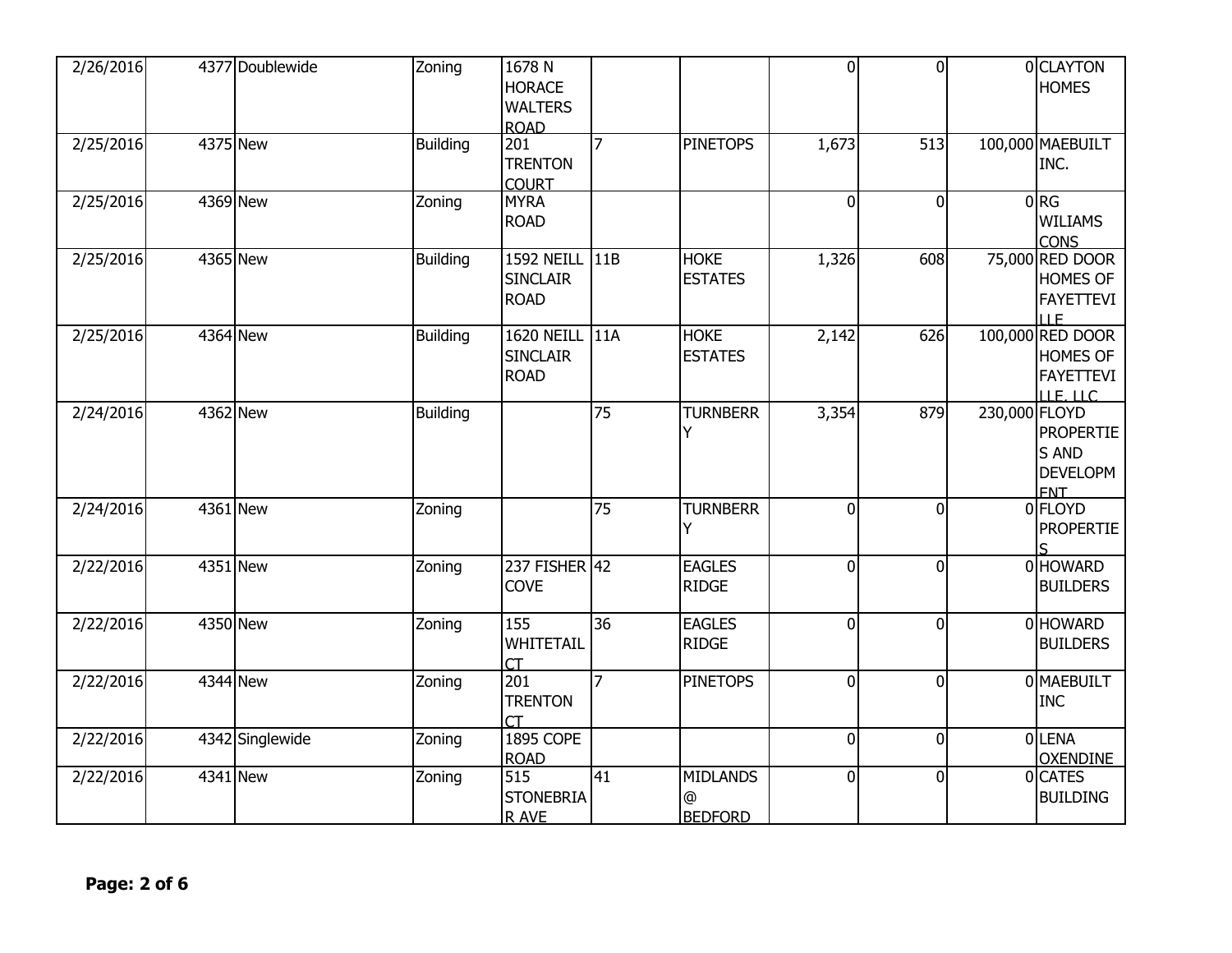| 2/22/2016 | 4340 New         | Zoning          | 276<br><b>WALTON</b><br><b>HEATH</b><br><b>DRIVE</b> | 244 | <b>TURNBERR</b><br>Υ          | $\overline{0}$ | $\overline{0}$ | 0 CATES<br><b>BUILDING</b>                                        |
|-----------|------------------|-----------------|------------------------------------------------------|-----|-------------------------------|----------------|----------------|-------------------------------------------------------------------|
| 2/22/2016 | 4339 New         | Zoning          | 292<br><b>WALTON</b><br><b>HEATH</b><br><b>DRIVE</b> | 243 | <b>TURNBERR</b><br>Y          | $\mathbf 0$    | $\Omega$       | 0 CATES<br><b>BUILDING</b>                                        |
| 2/22/2016 | 4338 New         | Zoning          | 308<br><b>WALTON</b><br><b>HEATH</b><br><b>DRIVE</b> | 242 | <b>TURNBERR</b><br>Y          | $\overline{0}$ | $\Omega$       | 0 CATES<br><b>BUILDING</b>                                        |
| 2/19/2016 | 4336 Other       | <b>Building</b> | 269<br><b>COPPER</b><br><b>CREEK</b><br><b>DRIVE</b> |     | <b>COPPER</b><br><b>CREEK</b> | 0              | 600            | 10,000 MARIO<br><b>MALABUNG</b><br>A                              |
| 2/19/2016 | 4335 Addition    | <b>Building</b> | 269<br><b>COPPER</b><br><b>CREEK</b><br><b>DRIVE</b> | 59  | <b>COPPER</b><br><b>CREEK</b> | $\overline{0}$ | 618            | 5,000 MARIO<br><b>MALABUNG</b><br>А                               |
| 2/19/2016 | 4334 Singlewide  | Zoning          | 475<br><b>JOHNSON</b><br><b>POND</b><br><b>ROAD</b>  |     |                               | $\mathbf{0}$   | ΩI             | 0 PENNY<br><b>HAMMOND</b><br>S                                    |
| 2/19/2016 | 4330 Doublewide  | Zoning          | 200 FAWN<br><b>TRAIL</b>                             |     |                               | $\overline{0}$ | $\Omega$       | 0 DAVID<br><b>STENTZ</b>                                          |
| 2/19/2016 | 4329 Renovations | Building        | <b>2547 RED</b><br><b>SPRINGS</b><br><b>ROAD</b>     |     |                               | $\overline{0}$ | $\Omega$       | 9,443 JOHN<br><b>GLISSON</b>                                      |
| 2/18/2016 | 4325 Doublewide  | Zoning          | 330<br><b>ASHFORD</b><br><b>ROAD</b>                 |     |                               | $\overline{0}$ | $\Omega$       | OHENRY &<br><b>PATTIE</b><br><b>REDFIELD</b>                      |
| 2/18/2016 | 4322 Singlewide  | Zoning          | 438<br><b>PLANTATIO</b><br>N DRIVE                   |     |                               | $\Omega$       | ΩI             | 0 CRYSTAL<br><b>IVEY</b>                                          |
| 2/18/2016 | 4317 New         | <b>Building</b> | 296<br><b>BOWERS</b><br><b>ROAD</b>                  | 15  | <b>SEAFORD</b>                | 2,591          | 955            | 280,000 SOUTHEAS<br><b>TERN</b><br><b>CONSTRUC</b><br><b>TION</b> |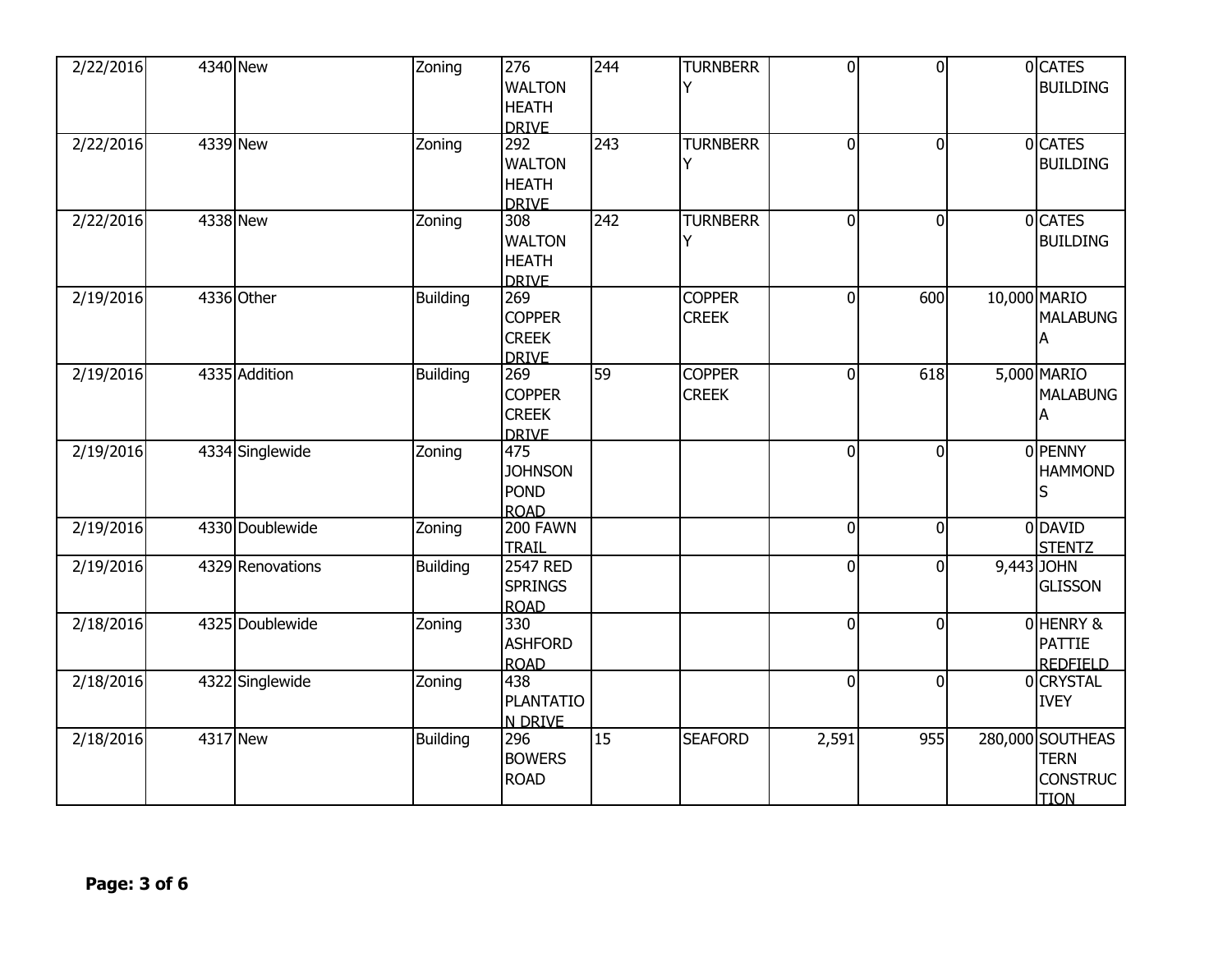| 2/18/2016 | 4316 storage/shed | <b>Building</b> | 250<br><b>GEORGE</b><br><b>BAKER</b><br><b>ROAD</b> |                 |                                        | $\overline{0}$ | $336$    | 7,000 ROGER<br><b>BAKER</b>                |
|-----------|-------------------|-----------------|-----------------------------------------------------|-----------------|----------------------------------------|----------------|----------|--------------------------------------------|
| 2/18/2016 | 4315 storage/shed | Zoning          | 250<br><b>GEORGE</b><br><b>BAKER</b><br><b>ROAD</b> |                 |                                        | $\overline{0}$ | ΩI       | 0 ROGER<br><b>BAKER</b>                    |
| 2/18/2016 | 4314 New          | Zoning          | 296<br><b>BOWERS</b><br><b>ROAD</b>                 | 15              | <b>SEAFORD</b>                         | $\overline{0}$ | $\Omega$ | 0 SOUTHEAS<br><b>TERN</b><br><b>CONST</b>  |
| 2/17/2016 | 4313 Fence        | Zoning          | 457<br><b>STONEBRIA</b><br><b>R AVENUE</b>          | 44              | <b>MIDLANDS</b><br>@<br><b>BEDFORD</b> | $\overline{0}$ | $\Omega$ | $0$ LMS $8$<br><b>SONS</b><br><b>HOMES</b> |
| 2/17/2016 | 4309 Other        | <b>Building</b> | <b>ROYAL</b><br><b>BIRKDALE</b><br><b>DRIVE</b>     |                 | <b>TURNBERR</b><br>Y                   | $\overline{0}$ | 384      | 20,000 FLOYD<br><b>PROPERTIE</b>           |
| 2/16/2016 | 4303 Fence        | Zoning          | 379<br><b>BELMONT</b><br><b>DRIVE</b>               | 28              | <b>ENGLISH</b><br><b>FARMS</b>         | $\overline{0}$ | $\Omega$ | 0 JOSHUA<br><b>MADTES</b>                  |
| 2/16/2016 | 4302 Singlewide   | Zoning          | 154<br><b>DOUGLAS</b><br><b>AVENUE</b>              |                 |                                        | $\overline{0}$ | $\Omega$ | 0ROBERT<br><b>MCNEILL</b>                  |
| 2/16/2016 | 4300 Singlewide   | <b>Building</b> | 109<br><b>STUBBS</b><br><b>ROAD</b>                 |                 |                                        | $\overline{0}$ | $\Omega$ | 0 ANA MARIA<br><b>HERNANDE</b><br>Ζ        |
| 2/15/2016 | 4296 Other        | Zoning          | <b>TURNBERR</b>                                     |                 | <b>TURNBERR</b><br>Υ                   | $\overline{0}$ | $\Omega$ | 0 FLOYD<br><b>PROPERTIE</b>                |
| 2/12/2016 | 4294 Addition     | Zoning          | 4302<br><b>FAYETTEVI</b><br><b>LLE ROAD</b>         |                 |                                        | $\overline{0}$ | $\Omega$ | 0 RAEFORD<br>OIL<br><b>COMPANY</b>         |
| 2/11/2016 | 4292 Fence        | Zoning          | 143<br><b>PENDLETO</b><br><b>N STREET</b>           | 251             | <b>MIDLANDS</b><br>@<br><b>BEDFORD</b> | $\overline{0}$ | $\Omega$ | 0JOHNS&<br>SONS                            |
| 2/11/2016 | 4291 New          | <b>Building</b> | 324<br><b>WOODS</b><br><b>LANE</b>                  | $\overline{20}$ | <b>MCLAUCHLI</b><br><b>N LAKES</b>     | 650            | 914      | 85,000 JAMES<br><b>KOOCKOGE</b>            |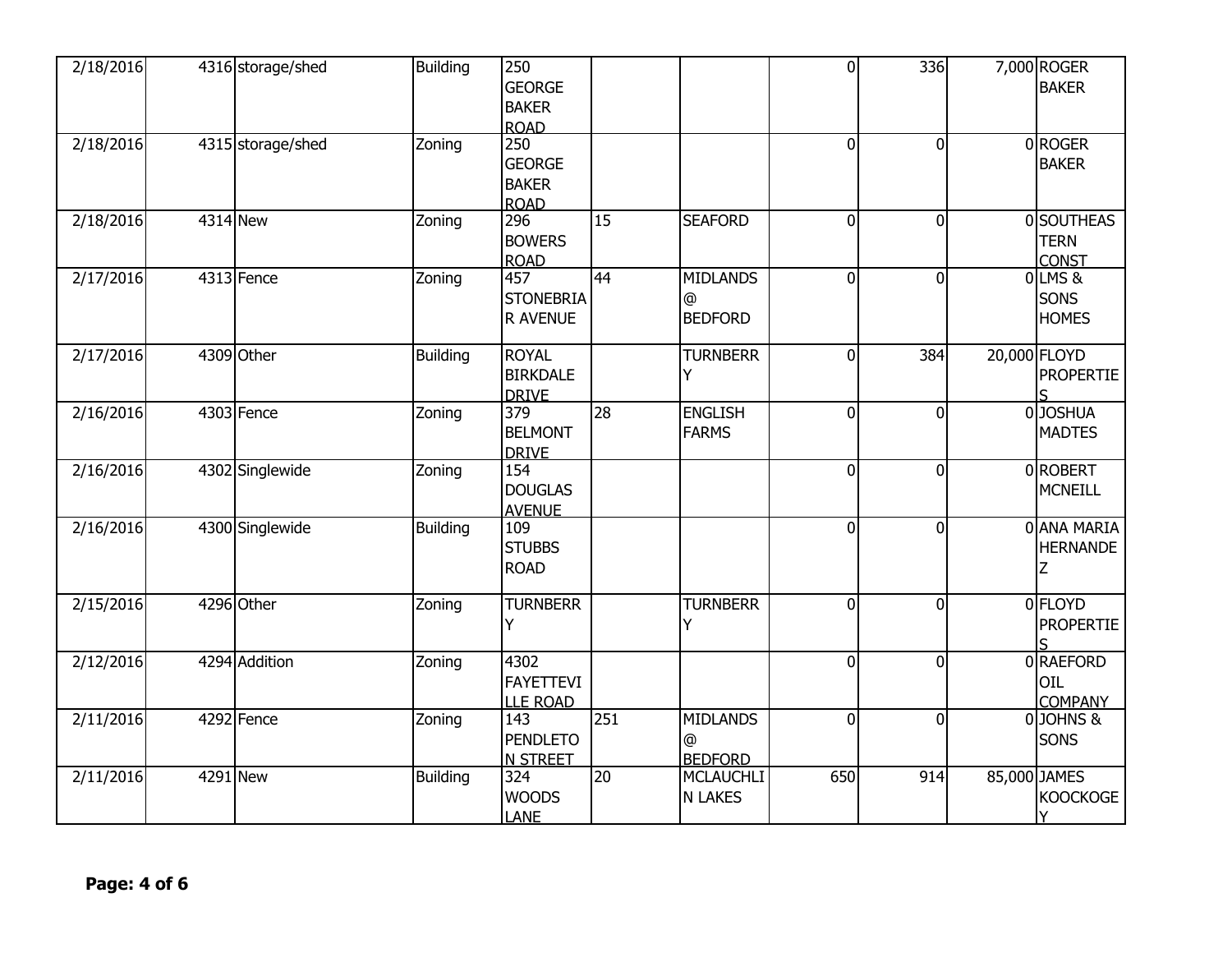| 2/11/2016 | 4290 Addition           | Zoning                          | 269<br><b>COPPER</b><br><b>CREEK</b>                    | 59               | <b>COPPER</b><br><b>CREEK</b>                  | $\overline{0}$ | $\Omega$       |                | 0 MARIO<br><b>MALABUNG</b><br>A                                    |
|-----------|-------------------------|---------------------------------|---------------------------------------------------------|------------------|------------------------------------------------|----------------|----------------|----------------|--------------------------------------------------------------------|
| 2/10/2016 | 4288 Other              | Zoning                          | <b>DRIVE</b><br>677<br><b>HENDRIX</b><br><b>ROAD</b>    |                  |                                                | $\mathbf 0$    | $\Omega$       |                | 0 VINCENT<br><b>CURRENT</b>                                        |
| 2/10/2016 | 4286 Doublewide         | Improveme 632 BLUE<br>nt/Repair | <b>ROAD</b>                                             |                  |                                                | $\mathbf 0$    | $\Omega$       |                | 0SHANTAE<br><b>COX</b>                                             |
| 2/10/2016 | 4285 Doublewide         | Zoning                          | 632 BLUE<br><b>ROAD</b>                                 |                  |                                                | $\overline{0}$ | $\Omega$       |                | 0 SHANTAE<br>COX                                                   |
| 2/10/2016 | 4284 Renovations        | <b>Building</b>                 | <b>130 RYE</b><br><b>LANE</b>                           |                  | <b>SUMMERFI</b><br><b>ELD</b>                  | $\overline{0}$ | $\overline{0}$ |                | 17,607 RICHARD<br><b>JAMES</b><br><b>HANS JR.</b>                  |
| 2/9/2016  | 4283 Accessory Building |                                 | 3289<br><b>ABERDEEN</b><br><b>ROAD</b>                  |                  |                                                | $\overline{0}$ | $\Omega$       |                | 0 GARY &<br><b>TEMPLE</b><br><b>ARMENTRA</b><br><b>IT</b>          |
| 2/5/2016  | 4272 Renovations        | <b>Building</b>                 | 282<br>MICHAEL<br><b>DRIVE</b>                          |                  | <b>MITCHELL'S</b><br><b>LANDING</b>            | $\overline{0}$ | $\Omega$       |                | 12,000 LYNN M.<br>EATON-<br><b>ERNESTY</b>                         |
| 2/4/2016  | 4269 Other              | Sign<br>(lighted)               | 2800<br><b>PHILLIPI</b><br><b>CHURCH</b><br><b>ROAD</b> |                  |                                                | $\overline{0}$ | 32             |                | 2,400 PHILLIPPI<br><b>PRESBYTER</b><br><b>IAN</b><br><b>CHURCH</b> |
| 2/4/2016  | 4267 Other              | Zoning                          | 2800<br><b>PHILLIPI</b><br><b>CHURCH</b><br><b>ROAD</b> |                  |                                                | $\overline{0}$ | <sup>0</sup>   |                | 0 PARISH<br><b>SIGN</b>                                            |
| 2/4/2016  | 4265 New                | <b>Building</b>                 | 476<br><b>KOONCE</b><br><b>ROAD</b>                     | LOT <sub>1</sub> |                                                | 2,236          | 631            | 100,000 PATIM, | INC.                                                               |
| 2/4/2016  | 4263 New                | Zoning                          | 476<br><b>KOONCE</b><br><b>ROAD</b>                     | LOT <sub>1</sub> | <b>DEBBIE</b><br><b>KOONCE</b><br><b>TRACT</b> | $\overline{0}$ | $\Omega$       |                | 0 PATIM                                                            |
| 2/4/2016  | 4262 New                | <b>Building</b>                 | 120<br><b>TURNEY</b><br><b>STREET</b>                   | 98               | WEDGEFIEL<br>D                                 | 4,147          | 748            |                | 200,000 G & G LAND<br><b>DEVELOPM</b><br><b>ENT</b>                |
| 2/4/2016  | 4259 New                | Zoning                          | 120<br><b>TURNEY</b><br><b>STREET</b>                   | 98               | WEDGEFIEL<br>D                                 | $\overline{0}$ | $\mathbf{0}$   |                | $0 G \& G$ LAND                                                    |